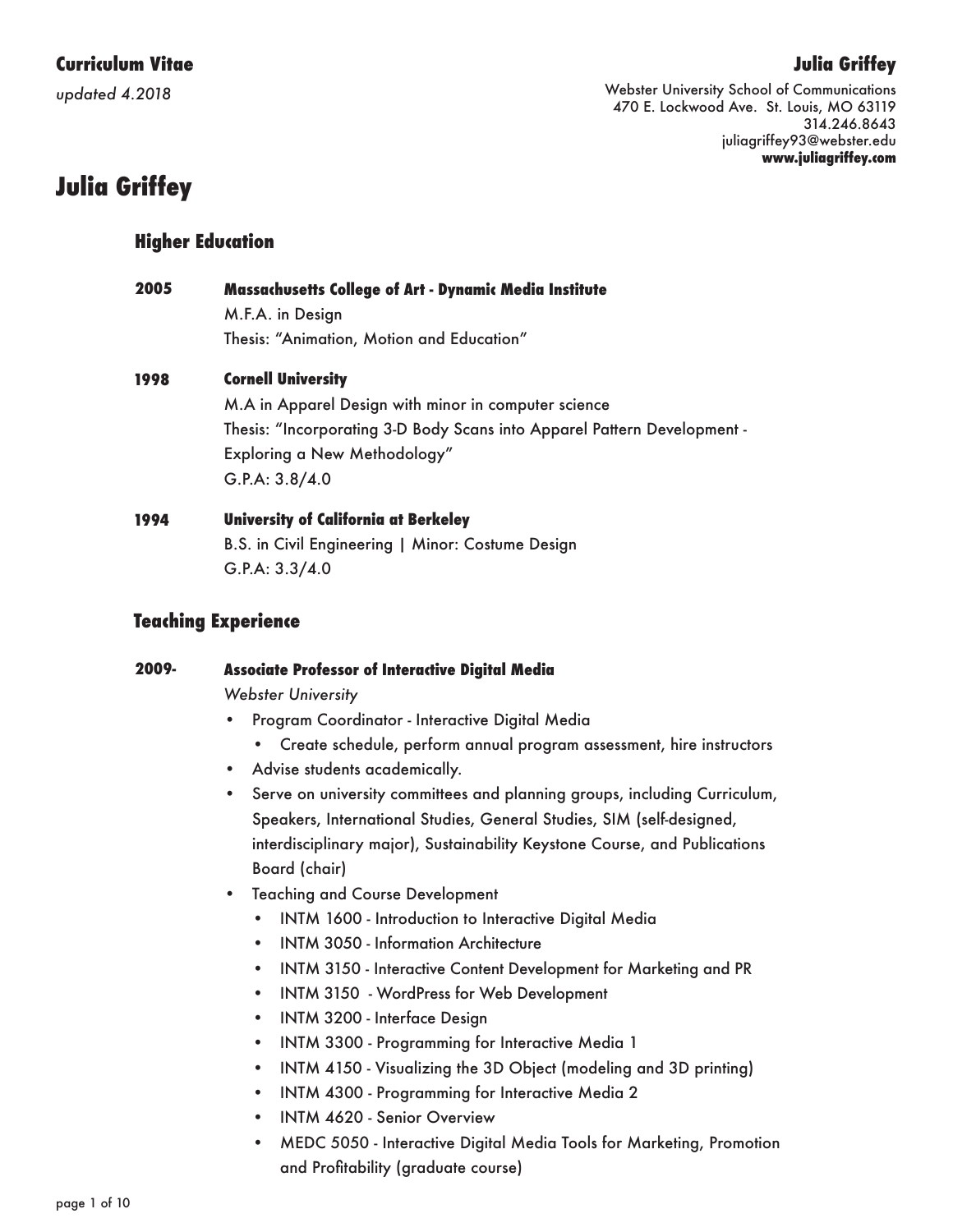*updated 4.2018*

## **Julia Griffey**

Webster University School of Communications 470 E. Lockwood Ave. St. Louis, MO 63119 314.246.8643 juliagriffey93@webster.edu **www.juliagriffey.com**

# **Julia Griffey**

#### **Teaching Experience**

- MEDC 5600 Introduction to Interactive Media (graduate course)
- SCIN 1800 Living On vs. Off the Grid (travel course)
- FYE 1200 The Art of the Shoe (freshman seminar)
- Curriculum Development
	- Interactive Digital Media major routinely revise as needed
	- Game and Game Design designed certificate program
- Established Internships for Interactive Digital Media students at Momentum Worldwide, Integrity Media, Nomax Inc., WebSanity, Open Studio Network, and 2E Creative
- Committee member for faculty searches: Audio, Emerging Media, Associate Dean, Film (3 times, two times as chair), Animation, Game Design (chair)
- Visit international campuses and consult with faculty about programs
- Visit local community colleges and high schools and give guest lectures
- Develop guides and articulation agreements for transfer students

#### **00-06 Full-time Instructor of Interactive Media Design**

*New England Institute of Art, Boston, MA*

- Courses taught and developed include Introduction to Multimedia, Internet Technologies, Graphic Design 1, Graphic Design 2, 2-D Animation for Web, Interface Design, Web Management
- Chair of search committee for the college president and institutional effectiveness committee.
- Founded and led student club that built web sites for non-profits.

#### **99-00 Corporate Trainer**

*Skillpath Seminars*

Taught courses in web and publication design, PhotoShop and web development throughout the U.S. and Canada. Customized classes for on-site seminars.

#### **98 Design Instructor**

*Washington University in St. Louis* Instructed fashion design students in presentation, inspiration and visualization.

#### **98 Autocad Instructor**

*St. Louis Community College*

#### **97-98 Adobe PhotoShop Instructor**

*BOCES School of Continuing Education, Ithaca, NY*

**96-98 Teaching and Research Assistant**

*Cornell University, Ithaca, NY*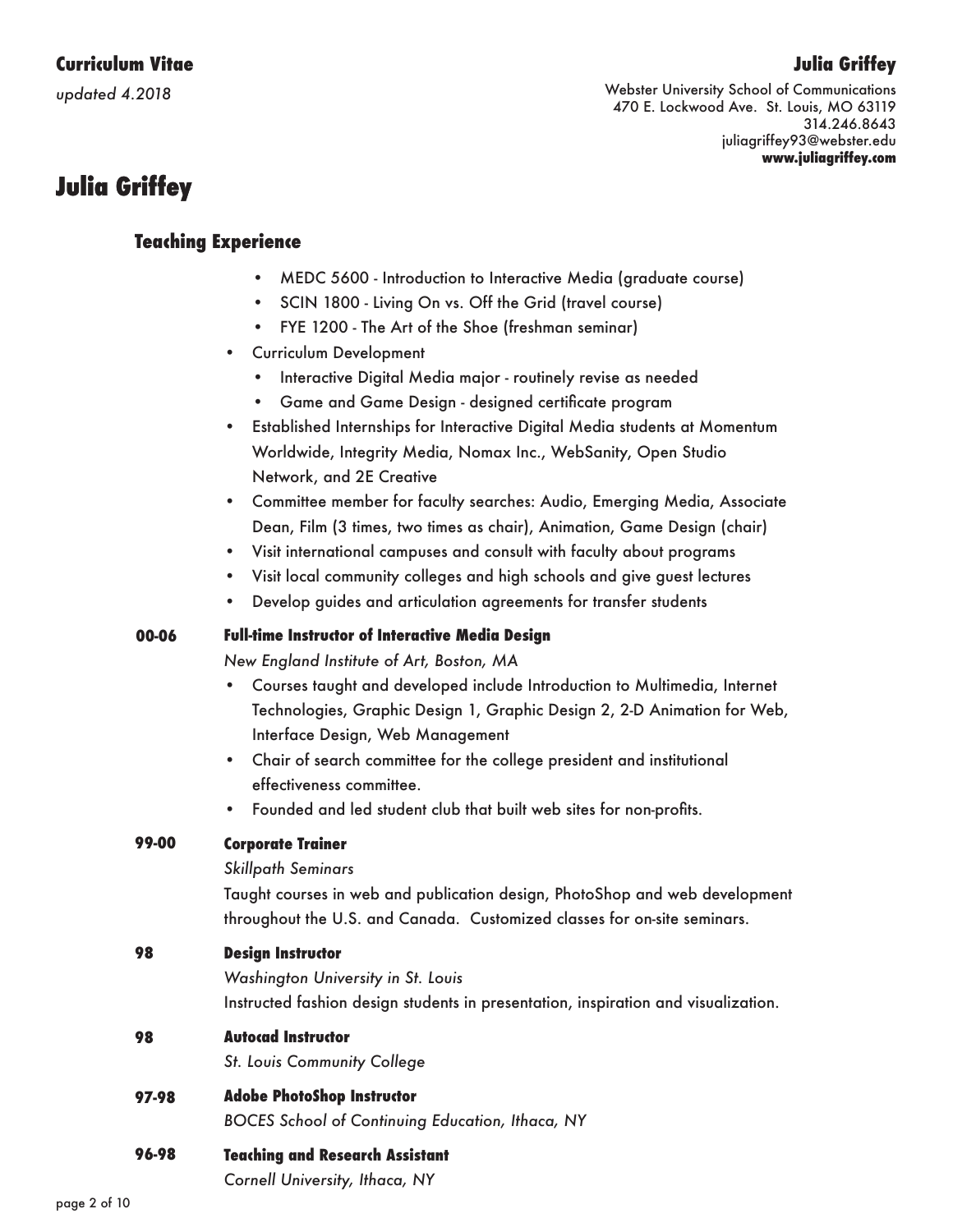*updated 4.2018*

# **Julia Griffey**

Webster University School of Communications 470 E. Lockwood Ave. St. Louis, MO 63119 314.246.8643 juliagriffey93@webster.edu **www.juliagriffey.com**

# **Julia Griffey**

**98-**

## **Professional Experience**

#### **Independent Interactive Digital Media Designer and Developer**

- Create websites, web applications and mobile apps for a variety of corporate and academic clients including: Harvard Medical School affiliated residency programs, Joslin Diabetes Center, Harvard School of Public Health Nest, Catholic Fit, and Management Performance Associates
- Create interactive, animated, movement-driven experiences for children's museums and nature centers. Interactive pieces are currently installed (or are pending installation) in several children's museum in the United States, Canada and the Carribean.
- Founded and currenlty run specialty e-commerce sites: www. machineembroiderygeek.com, www.modpatcheyepatch.com
- Host a podcast on arts entrepreneurship: www.modernmakersproject.com

#### **Director of E-commerce and Brand Marketing 98-**

*Nomax, Inc.*

Built and maintain e-commerce sites responsible for \$2,000,000+ annual sales. Logo, information and package design, internet marketing, video production and editing.

#### **Professional Modern Dance Company Member** *MADCO St. Louis, MO*  **98-99**

Performed at theaters and schools around St. Louis region.

#### **3-D Computer Animator 95-96**

*F.T.I. San Francisco, CA*

Created 3-D animations and graphics primarily for litigation.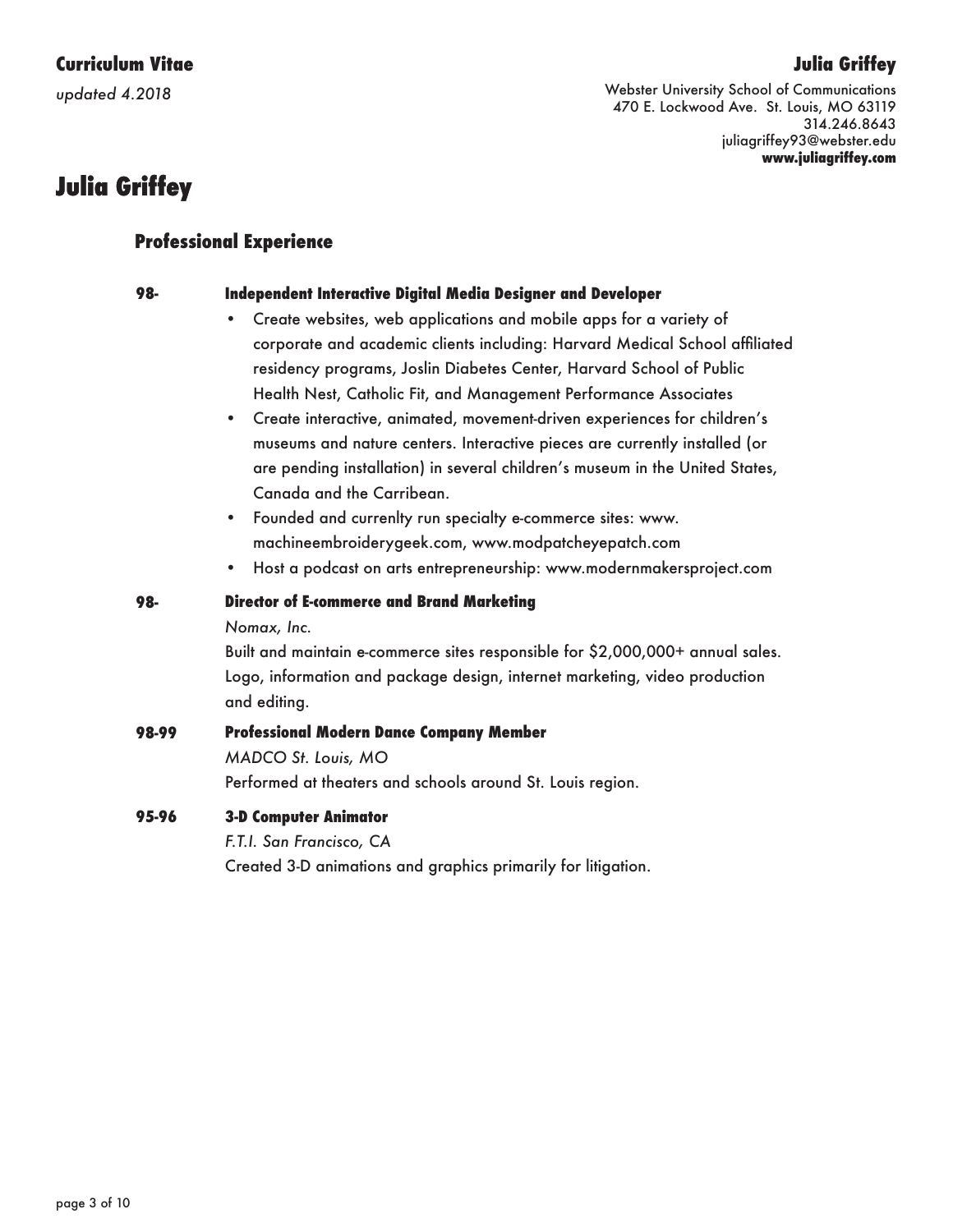*updated 4.2018*

# **Julia Griffey**

Webster University School of Communications 470 E. Lockwood Ave. St. Louis, MO 63119 314.246.8643 juliagriffey93@webster.edu **www.juliagriffey.com**

# **Julia Griffey**

| 17  | Missouri Botanical Garden - St. Louis, MO<br>"Collection of Curiosities"             |
|-----|--------------------------------------------------------------------------------------|
| 11  | Annapolis Children's Museum - Annapolis, MD<br>"Safe Routes"                         |
| 11. | The Children's Museum of LaCrosse - LaCrosse, WI<br>"Toothy Tango"                   |
| 10  | Hands On! - A Children's Gallery - Hendersonville, NC<br>"Toothy Tango"              |
| 10  | Museo Del Nino Puerto Rico - San Juan, Puerto Rico<br>"Misión Buena Nutrición"       |
| 08  | Manitoba Children's Museum - Winnipeg, Manitoba<br>"Mission Good Nutrition"          |
| 08  | Winston-Salem Children's Museum - Winston-Salerm, NC<br>"Mission Good Nutrition"     |
| 08  | <b>Monterey Youth Museum - Monterey, CA</b><br>"Movin' Round the Hospital"           |
| 07  | Linda's Playhouse - Peachtree City, GA<br>"Mission Good Nutrition"                   |
| 07  | The Children's Museum of the Highlands - Seebring, FL<br>"Mission Good Nutrition"    |
| 06  | Santa Maria Discovery Museum - Santa Maria, CA<br>"Trouble in the Tar Pits"          |
| 06  | Vermont Institute of Natural Sciences - Queeche, VT<br>"Whoooos Hiding in the Barn?" |
| 06  | Amelia Park Children's Museum - Westfield, MA<br>"Whoooos Hiding in the Barn?"       |

**Interactive Experiences Installed in Museums**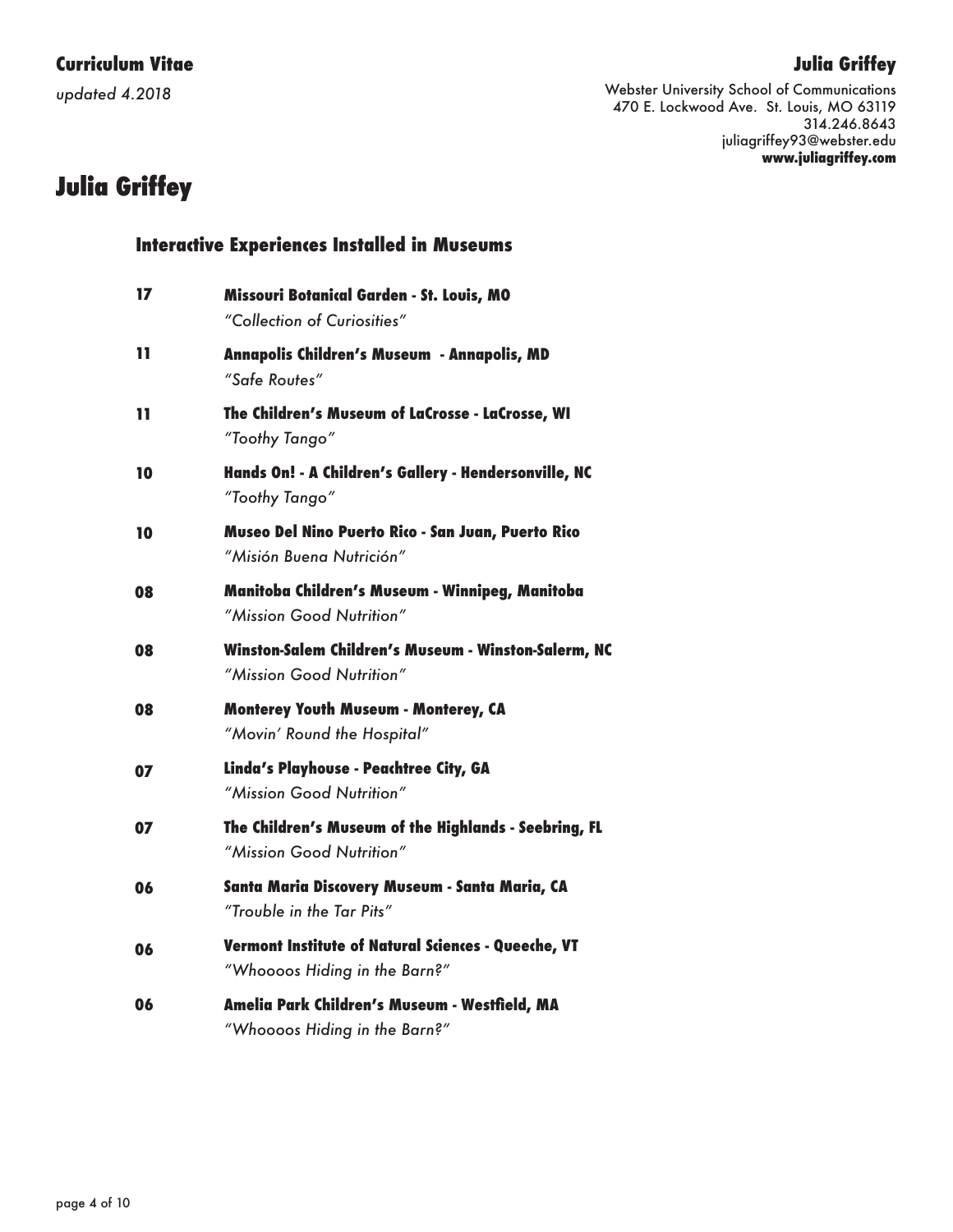### **Julia Griffey**

# **Curriculum Vitae**

*updated 4.2018*

Webster University School of Communications 470 E. Lockwood Ave. St. Louis, MO 63119 314.246.8643 juliagriffey93@webster.edu **www.juliagriffey.com**

# **Julia Griffey**

## **Publications**

| 18    | <b>Creative Embroidery Magazine</b><br>Griffey, J. V, (2018) May/June: "Fun swimsuit" and "Tank Top"                                                                                                                                            |
|-------|-------------------------------------------------------------------------------------------------------------------------------------------------------------------------------------------------------------------------------------------------|
| 18    | <b>Creative Embroidery Magazine</b><br>Griffey, J. V, (2018) January/February: "Flower Mittens"                                                                                                                                                 |
| 17    | <b>Creative Embroidery Magazine</b><br>Griffey, J. V, (2017) November/December: "Peek-A-Bloom Dress" and<br>"Luggage Tags"                                                                                                                      |
| 15    | <b>Creative Embroidery Magazine</b><br>Griffey, J. V, (2015) August/September: "Embroidered Ballet Flats"                                                                                                                                       |
| 15    | <b>Creative Embroidery Magazine</b><br>Griffey, J. V, (2015) May/June: "Retro Dress"                                                                                                                                                            |
| 14    | Artivate: A Journal of Entrepreneurship in the Arts.<br>Griffey, J. V, (2014) Daily Blogging for a Year: A "Lean" Pathway to Launching<br>a Web-Based Business, 3(2), 39-50.                                                                    |
| 14    | <b>Media and Learning News</b><br>Griffey, J. V, (2014) A Case Study in Building Media Literacy Skills via Hands-<br>On Production Experience, April, 2014.                                                                                     |
| $11-$ | <b>Machine Embroidery Geek</b><br>over 400 blog posts related to the machine embroidery industry. http://www.<br>machineembroiderygeek.com                                                                                                      |
| 09-14 | <b>Amcon Gazette</b><br>created over 200 blog posts related to the optical industry. 100+ daily hits.<br>http://www.amconlabs.com/blog                                                                                                          |
| 06    | <b>Clothing and Textiles Research Journal Focused Issue on Fit</b><br>Griffey, J. V, & Ashdown, S. P., (2006) Development of an automated process<br>for the creation of a basic skirt block pattern from 3D body scan data, 24(2),<br>112-120. |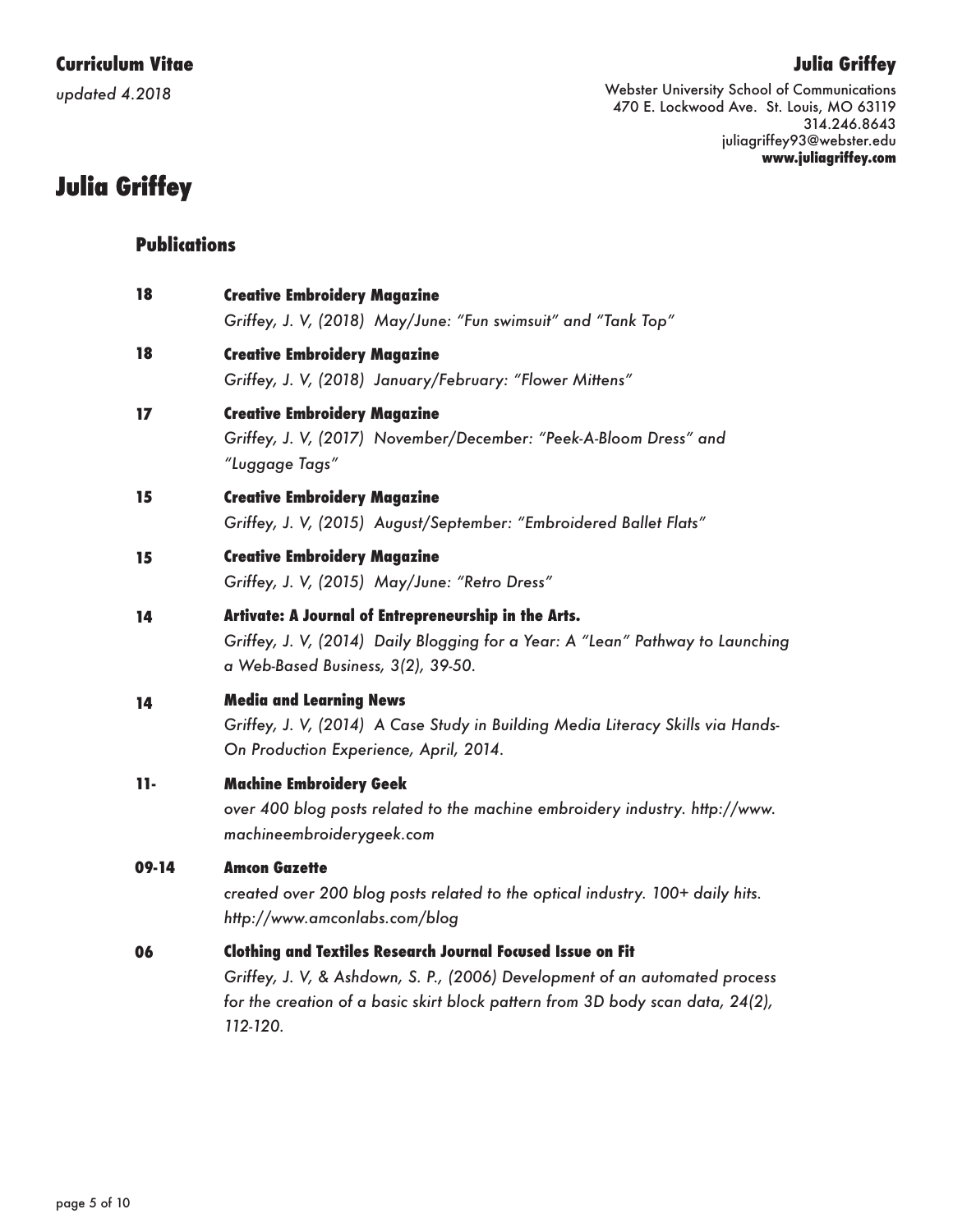*updated 4.2018*

### **Julia Griffey**

Webster University School of Communications 470 E. Lockwood Ave. St. Louis, MO 63119 314.246.8643 juliagriffey93@webster.edu **www.juliagriffey.com**

# **Julia Griffey**

| <b>Lectures, Panels and Workshops</b> |  |  |  |
|---------------------------------------|--|--|--|
|---------------------------------------|--|--|--|

| 2018 | ICA Preconference on Design as Object, Design as Method - Prague, CZ                                                                                                                                                                                                                                         |
|------|--------------------------------------------------------------------------------------------------------------------------------------------------------------------------------------------------------------------------------------------------------------------------------------------------------------|
|      | Presentation: "Demystifying Product Design and Development with Instruction in<br>3D Modeling and Printing"                                                                                                                                                                                                  |
| 2018 | <b>Adobe Workshops at Webster Univeristy</b><br>Adobe software for 3D printing, Infographics for humanities faculty                                                                                                                                                                                          |
| 2018 | Self Employment in the Arts Conference - Chicago, IL<br>Presentation: "New Online Tools & Techniques for Creative Entrepreneurship"                                                                                                                                                                          |
| 2018 | Kentucky Society for Technology in Education Conference – Louisville, KY<br>Lecture: "Authentic Learning Across Disciplines with 3D Design and Printing"<br>Lecture: "Tools and Techniques to Inspire Entrepreneurship and Service Learning<br>in the Classroom"                                             |
| 2018 | Midwest Education Technology Community Conference - St. Charles, MO<br>Workshop on 3D Printing in the Classroom                                                                                                                                                                                              |
| 2017 | Midwest Education Technology Community Summer Institute - Wentzville, MO<br>Lecture: "What is 3D Printing and How to Use It in the Classroom"                                                                                                                                                                |
| 2017 | Connecting the 4C's Conference - Mount Vernon, Indiana<br>Lecture: "Making Makers: Tools for Promoting Creativity and Entrepreneurship<br>in the Classroom"<br>Lecture: "Why make it if they can't understand it? Teaching students to critically<br>assess communication value and usability of their work" |
| 2017 | ICA - Making and Doing Preconference - San Diego, CA<br>Live Demo: "An interactive, digital, tactile, collaborative learning experience for<br>young visitors to the Missouri Botanical Garden"                                                                                                              |
| 2017 | <b>INTED - Valencia, Spain</b><br>Presentation: "Collaboration Across Cultures: Using Technology Among<br>Networked International Campuses To Explore A Synchronous / Asynchronous<br>Model For Teaching An Upper-Level Design Course"                                                                       |
| 2016 | <b>Webster Faculty Research Symposium</b><br>Presentation: "An interactive, digital, tactile, collaborative learning experience<br>for young visitors to the Missouri Botanical Garden"                                                                                                                      |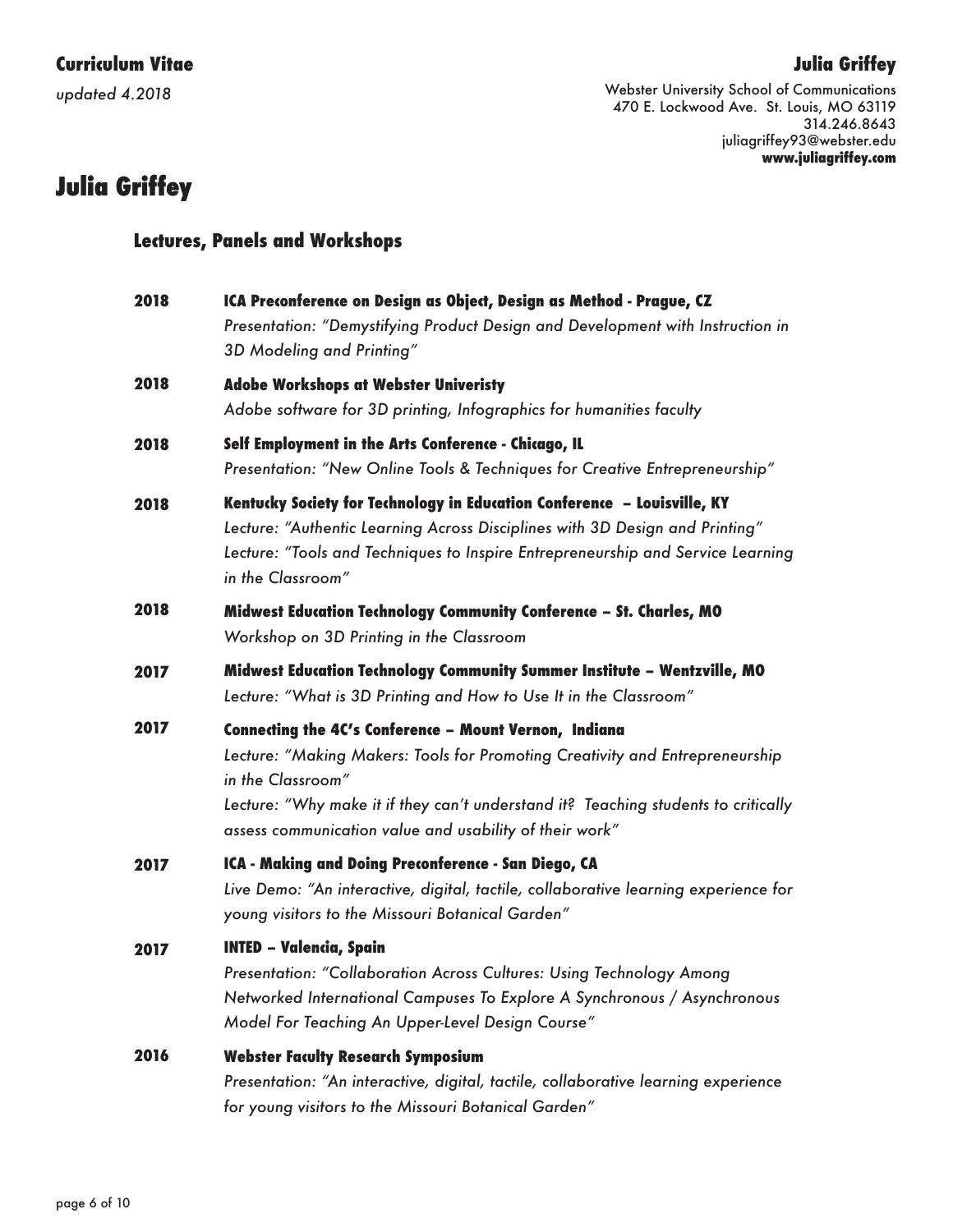*updated 4.2018*

# **Julia Griffey**

Webster University School of Communications 470 E. Lockwood Ave. St. Louis, MO 63119 314.246.8643 juliagriffey93@webster.edu **www.juliagriffey.com**

# **Julia Griffey**

#### **Lectures, Panels and Workshops**

| 2016 | International Digital Media Arts Association - Winona, WI<br>Presentation: "An interactive, digital, tactile, collaborative learning experience<br>for young visitors to the Missouri Botanical Garden"                                                                                                  |
|------|----------------------------------------------------------------------------------------------------------------------------------------------------------------------------------------------------------------------------------------------------------------------------------------------------------|
| 2015 | <b>Webster Film Series Screening</b><br>Introduction speech for The Social Network screening                                                                                                                                                                                                             |
| 2015 | Self Employment in the Arts Conference - Chicago, IL<br>"On-line tools for Lean Business Start-Ups"                                                                                                                                                                                                      |
| 2015 | <b>Brown Bag Lecture at Webster University</b><br>"If you build it, they might not come: Strategic Use of Web 2.0 Tools for<br>Marketing and Promotion and Sales"                                                                                                                                        |
| 2015 | <b>Talks of the Century at Webster University</b><br>"A Year of Daily Blogging – Why Everyone Should Write a Niche Blog."<br>(repeated for faculty retreat)                                                                                                                                              |
| 2015 | <b>Technology in the Classroom Conference - Kobe, Japan</b><br>"Collaboration across cultures: using technology among networked<br>international campuses to explore a synchronous / asynchronous model for<br>teaching an upper-level design course."                                                   |
| 2015 | ICA Preconference on Gaming Bodies - San Juan, PR<br>Game Demonstration "Mission: Good Nutrition (Misión Buena Nutrición)" -<br>a physical, interactive game<br>Poster Presentation: "Solutions for Building Low-cost, Effective Computer-<br>٠<br>Based Games within the Children's Museum Environment" |
| 2014 | <b>Self Employment in the Arts Conference</b><br>Session Presenter "On-Line Tools for Lean Business Start-Ups"                                                                                                                                                                                           |
| 2014 | <b>Coleman Fellow's Coffee Cup Meeting</b><br>Presented to all Coleman fellows in the U.S. "Daily Blogging for a Year: a<br>"lean" pathway to entrepreneurship"                                                                                                                                          |
| 2013 | Media and Learning Conference - Brussels, Belgium<br>Building Media Literacy Skills via Hands-On Production Experience in Non-<br>Linear Media                                                                                                                                                           |
| 2013 | International Digital Media Association Conference - Laguna Beach, CA                                                                                                                                                                                                                                    |

*Panelist and Presenter - Interactive Digital Media Curriculum*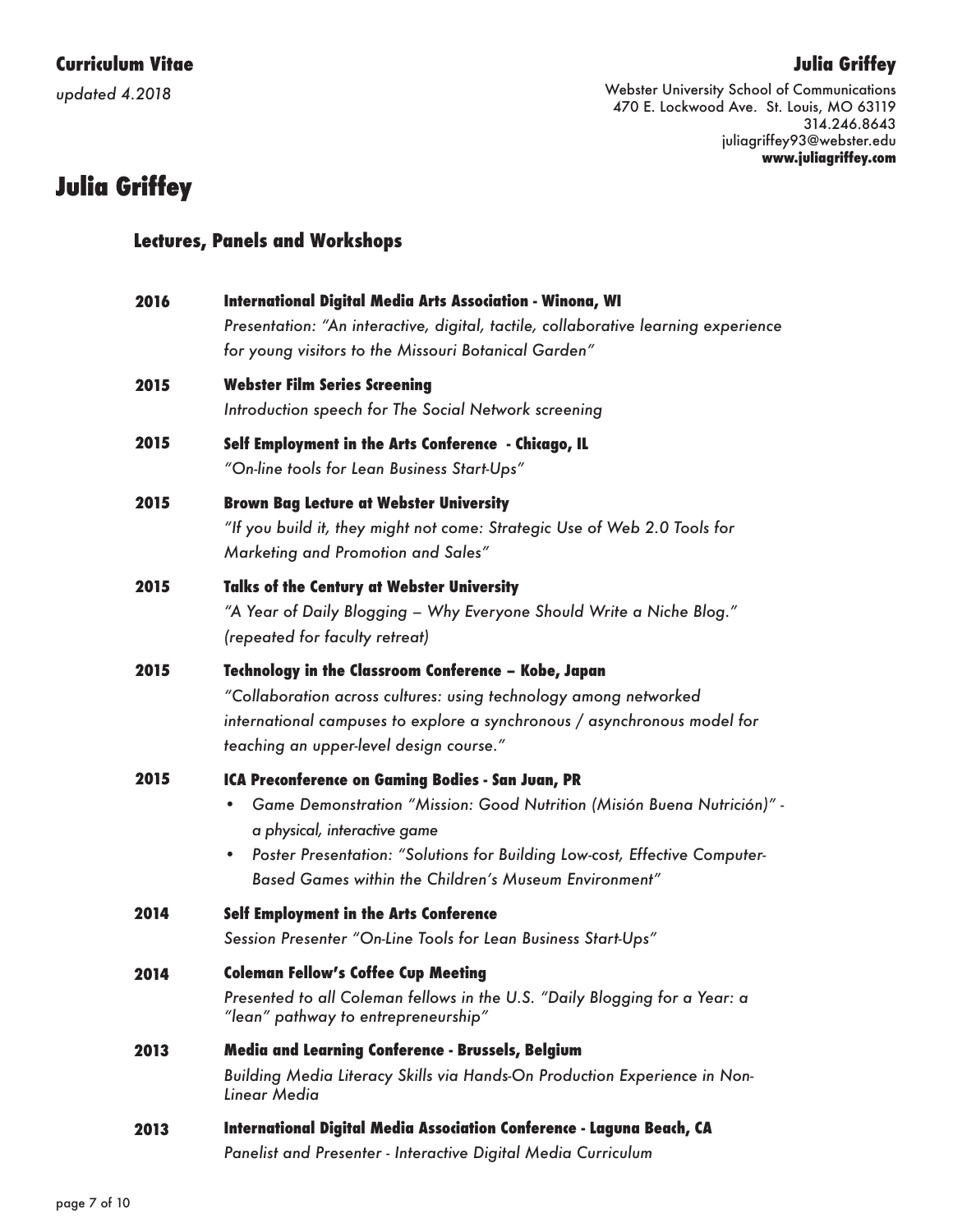*updated 4.2018*

# **Julia Griffey**

Webster University School of Communications 470 E. Lockwood Ave. St. Louis, MO 63119 314.246.8643 juliagriffey93@webster.edu **www.juliagriffey.com**

# **Julia Griffey**

| <b>Lectures, Panels and Workshops</b> |                                                                                                                                                                                              |  |
|---------------------------------------|----------------------------------------------------------------------------------------------------------------------------------------------------------------------------------------------|--|
| 2013                                  | Media Trends Conference 2013 - Webster University, Geneva<br>Enhancing Media Literacy Skills in 3rd - 5th Grade Students via Execution of an<br>Interactive Digital Media Production Project |  |
| 2012                                  | International Digital Media Association Conference - Miami, FL<br>Presentation: "Movement-Driven Computer-Based Interactive Educational Media<br>Systems in the Children's Museum"           |  |
| 2012                                  | <b>Sustainability Conference at Webster University</b><br>What it Means to Live On or Off the Grid: A Hands-On Experience for Webster<br><b>Students</b>                                     |  |
| 2011                                  | <b>Washington University in St. Louis</b><br>Guest Lecture: Interactive Media in the Children's Museum                                                                                       |  |
| 2011                                  | <b>Brown Bag Lecture at Webster Univsrity</b><br>Technology in the Children's Museum                                                                                                         |  |
| 2011                                  | Association of Children's Museums Conference - Interactivity - Houston, TX<br>Panelist - Technology in the Children's Museum                                                                 |  |
| 2010                                  | Association of Children's Museums Conference - Interactivity - Minneapolis, MN<br>Pre-conference Workshop on Museum Web Sites                                                                |  |
| 2009                                  | The New England Institute of Art - Boston, MA<br>Guest Lecture: "The Development of the Nest Website: a Collaborative<br>Boutique"                                                           |  |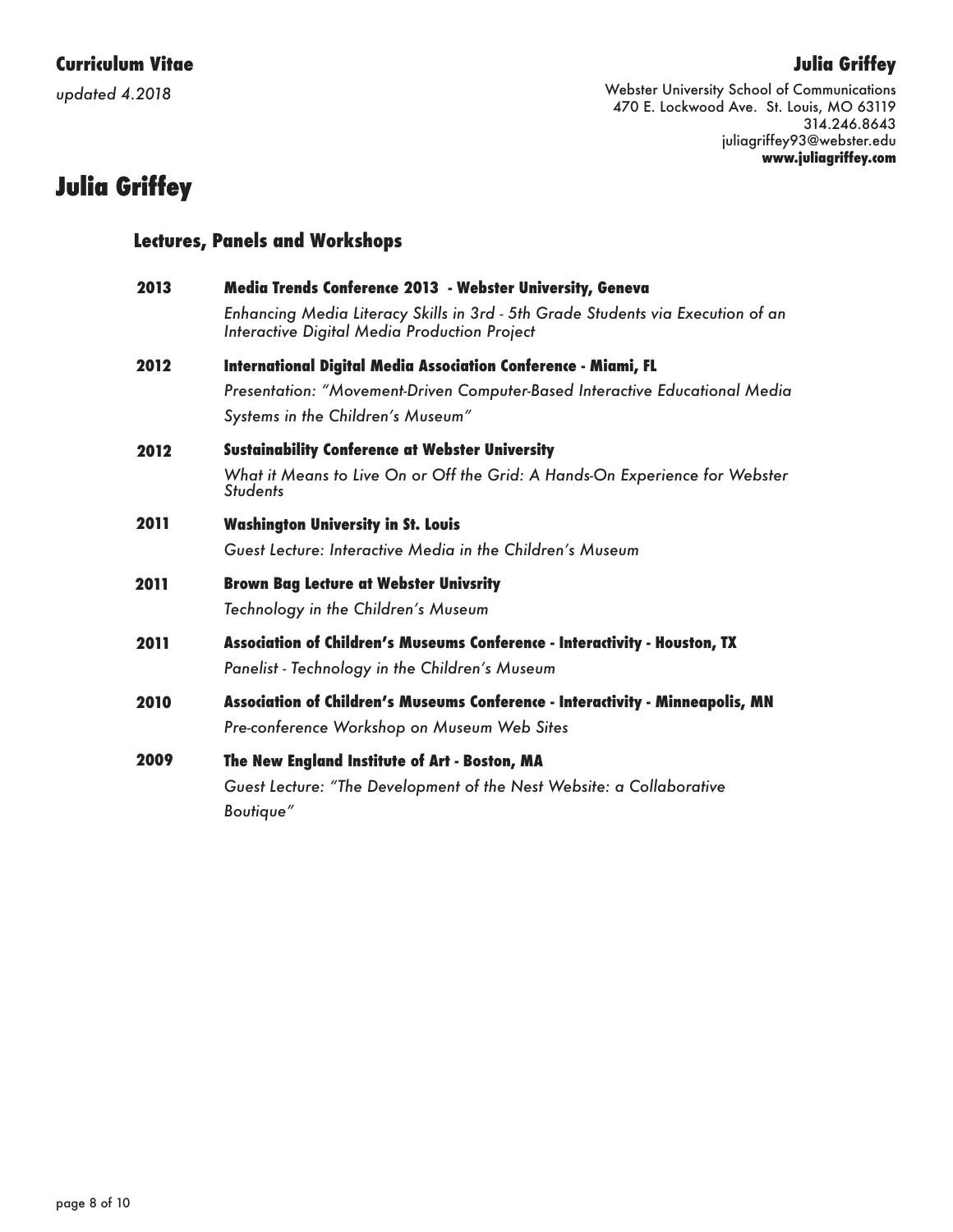*updated 4.2018*

# **Julia Griffey**

Webster University School of Communications 470 E. Lockwood Ave. St. Louis, MO 63119 314.246.8643 juliagriffey93@webster.edu **www.juliagriffey.com**

# **Julia Griffey**

#### **Film Festivals**

| 07 | <b>Durango Film Festival</b>               |
|----|--------------------------------------------|
|    | "The Great Escape"                         |
| 07 | Taos Shortz                                |
|    | "The Great Escape"                         |
| 05 | <b>Zoo New England Film Festival</b>       |
|    | "The Great Escape"                         |
| 05 | <b>DAM Short Film Festival</b>             |
|    | "The Great Escape," "Eureka! A Love Story" |
| 04 | CINEME, Chicago                            |
|    | "The Great Escape"                         |
| 04 | <b>New England Animation Bash</b>          |
|    | "The Great Escape"                         |

### **Exhibitions**

| 06 | <b>New England Institute of Art</b>                                      |
|----|--------------------------------------------------------------------------|
|    | "Let the Games Begin" - solo exhibition of interactive media for kids    |
| 05 | <b>Boston Cyberarts</b>                                                  |
|    | "Cyberaction!" - group show - interactive media                          |
| 05 | <b>Massachusetts College of Art</b>                                      |
|    | "The Language of Dynamic Media Exhibition" - group show - thesis project |
|    | selected for this group show                                             |
| 03 | <b>New England Institute of Art</b>                                      |
|    | "Faculty Work" - group show - logo, package design, apparel design       |